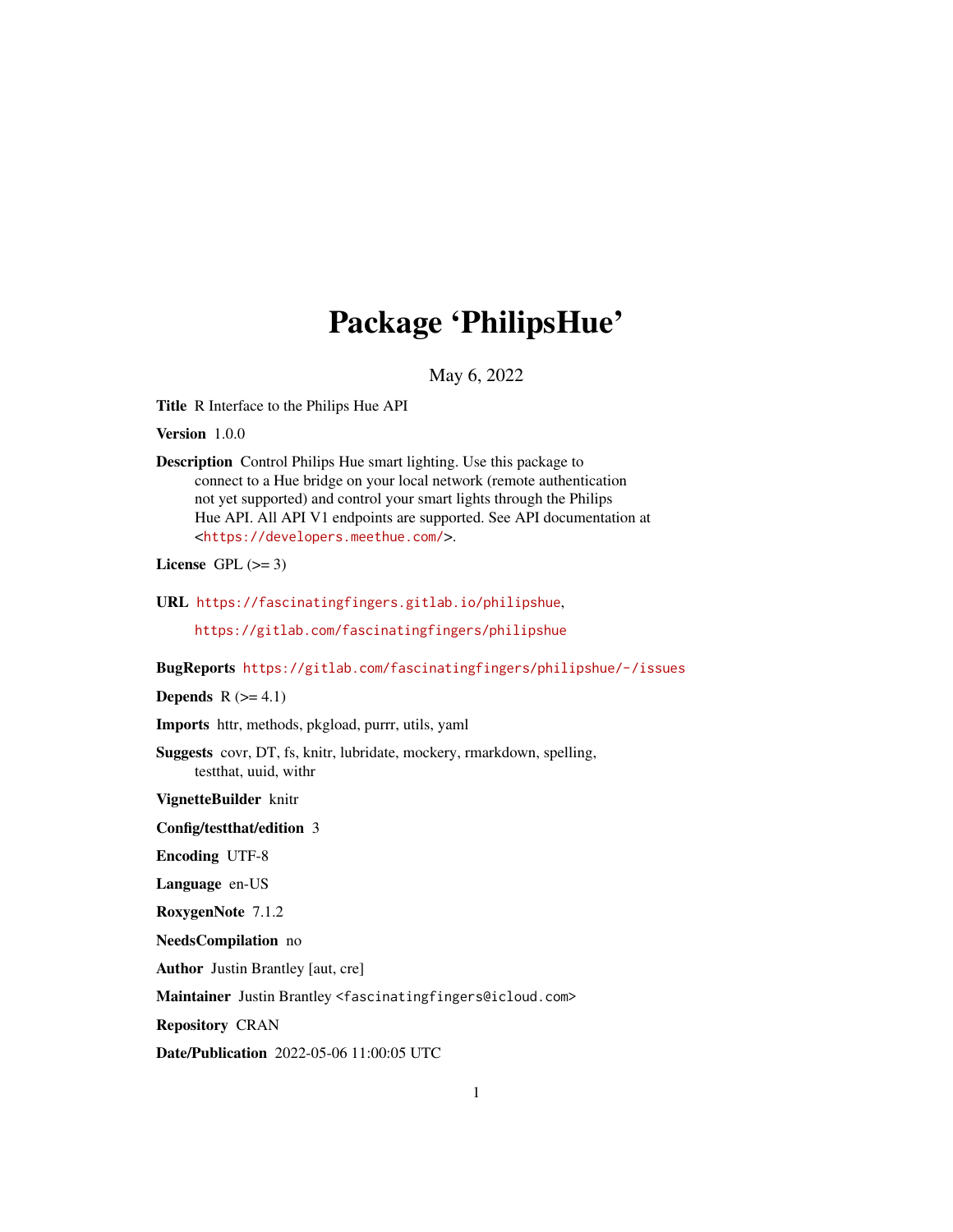# <span id="page-1-0"></span>R topics documented:

| Index | 13 |
|-------|----|

auth\_helpers *Authentication helpers*

#### <span id="page-1-1"></span>Description

These functions help manage the environment variables that the PhilipsHue package uses to store authentication secrets.

#### Usage

```
has_local_auth()
write_auth(path = ".Renviron", append = TRUE)
reset_auth()
```
# Arguments

| path   | file path to write secrets to |
|--------|-------------------------------|
| append | passed to write()             |

# Details

Local authentication requires setting two environment variables: PHILIPS\_HUE\_BRIDGE\_IP and PHILIPS\_HUE\_BRIDGE\_USERNAME. [has\\_local\\_auth\(\)](#page-1-1) uses regular expressions to check if these variables are set (but does not check if the credentials actually work). [reset\\_auth\(\)](#page-1-1) sets these variables to empty strings, and [write\\_auth\(\)](#page-1-1) writes the current values to a file (e.g. an .Renviron file for use during development).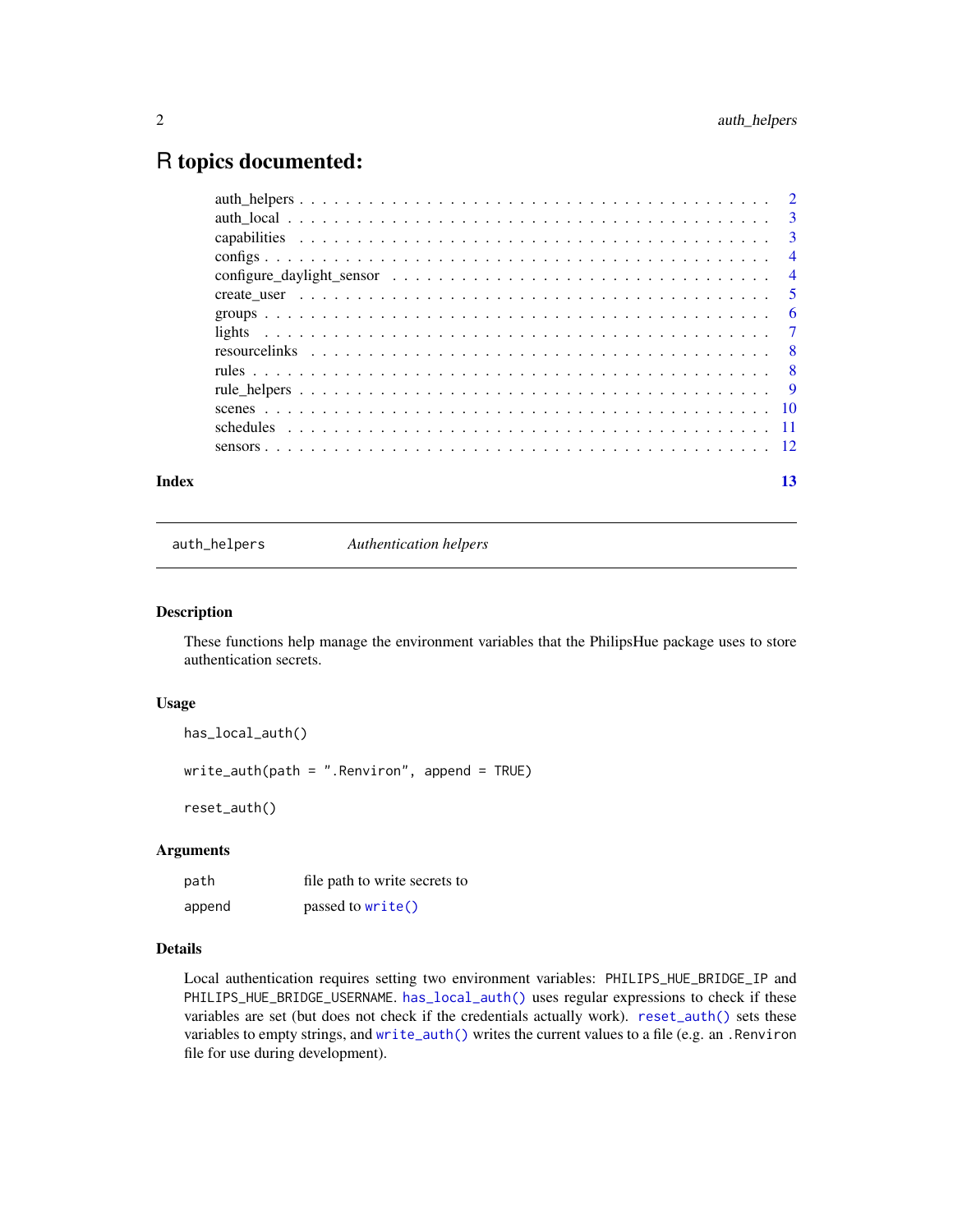# <span id="page-2-0"></span>auth\_local 3

#### Value

[has\\_local\\_auth\(\)](#page-1-1) returns a logical value; [write\\_auth\(\)](#page-1-1) and [reset\\_auth\(\)](#page-1-1) return TRUE invisibly upon success.

auth\_local *Authentication – local*

# Description

This function helps check and set the necessary environment variables to authenticate to a Hue bridge on the local network.

#### Usage

```
auth_local(
 ip = Sys.getenv("PHILIPS_HUE_BRIDGE_IP"),
 username = Sys.getenv("PHILIPS_HUE_BRIDGE_USERNAME")
)
```
#### Arguments

| ip       | the IP address of your Hue bridge           |
|----------|---------------------------------------------|
| username | the username with access to your Hue bridge |

# Value

Returns TRUE (invisibly) if options were successfully set

#### See Also

<https://developers.meethue.com/develop/get-started-2/>

capabilities *Hue API:* capabilities *endpoints*

#### <span id="page-2-1"></span>Description

Hue API: capabilities endpoints

#### Usage

get\_capabilities()

#### Value

[get\\_capabilities](#page-2-1) returns a list structure with the capabilities of bridge resources.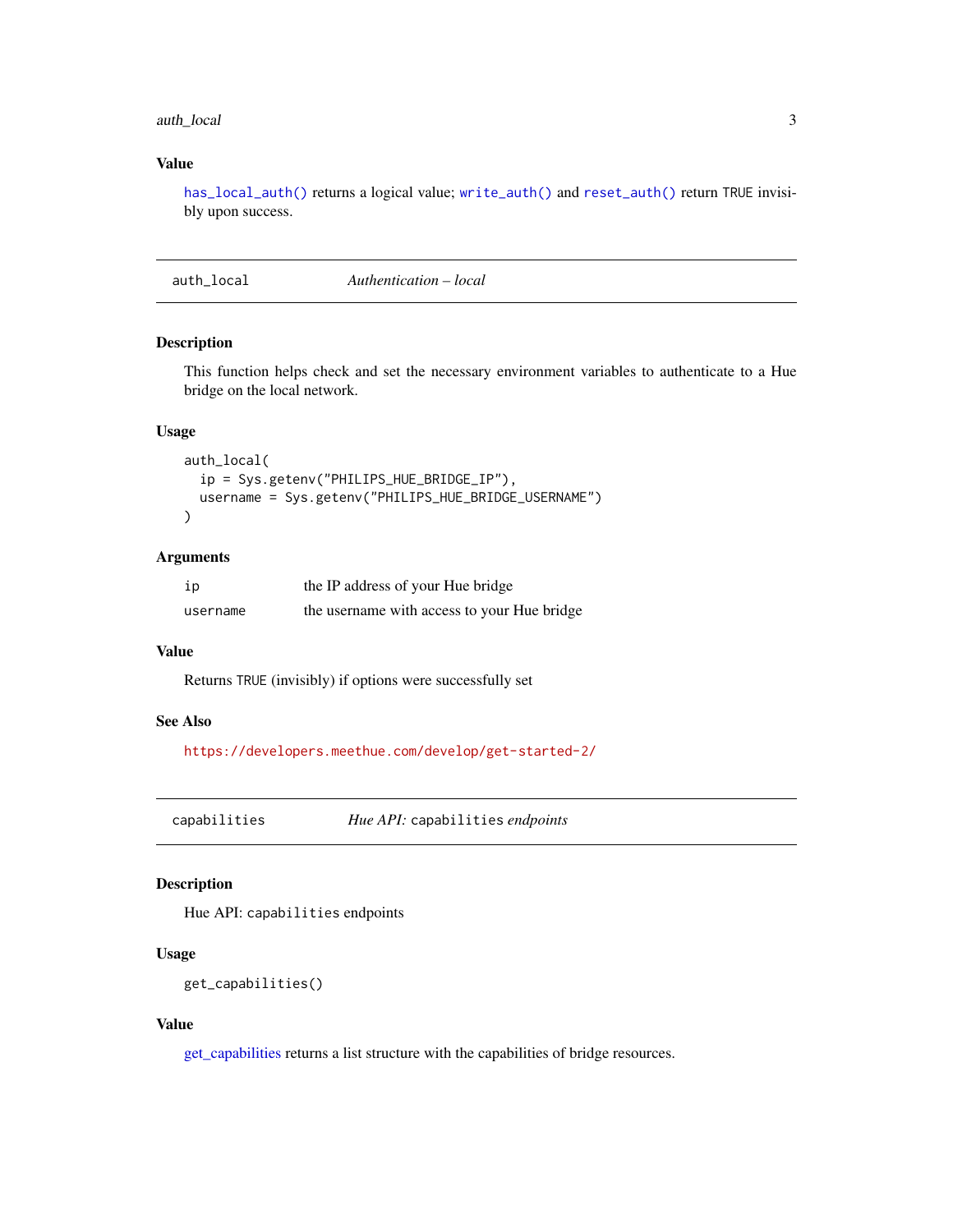#### <span id="page-3-0"></span>See Also

<https://developers.meethue.com/develop/hue-api/10-capabilities-api/>

#### configs *Hue API:* configuration *endpoints*

#### Description

Hue API: configuration endpoints

#### Usage

```
get_config()
set_config_attributes(...)
```
get\_state()

# Arguments

... named parameters describing configuration

#### Value

Requests that create resources return the ID of the newly created item, requests with side effects return TRUE upon success, and GET requests return the response content, parsed into a list.

#### See Also

<https://developers.meethue.com/develop/hue-api/7-configuration-api/>

configure\_daylight\_sensor

*Configure Built-In Daylight Sensor*

#### Description

Supported sensors for the Hue bridge include a virtual daylight sensor that calculates sunrise and sunset times based on your location. This function helps configure the built-in daylight sensor (id  $= 1$ ).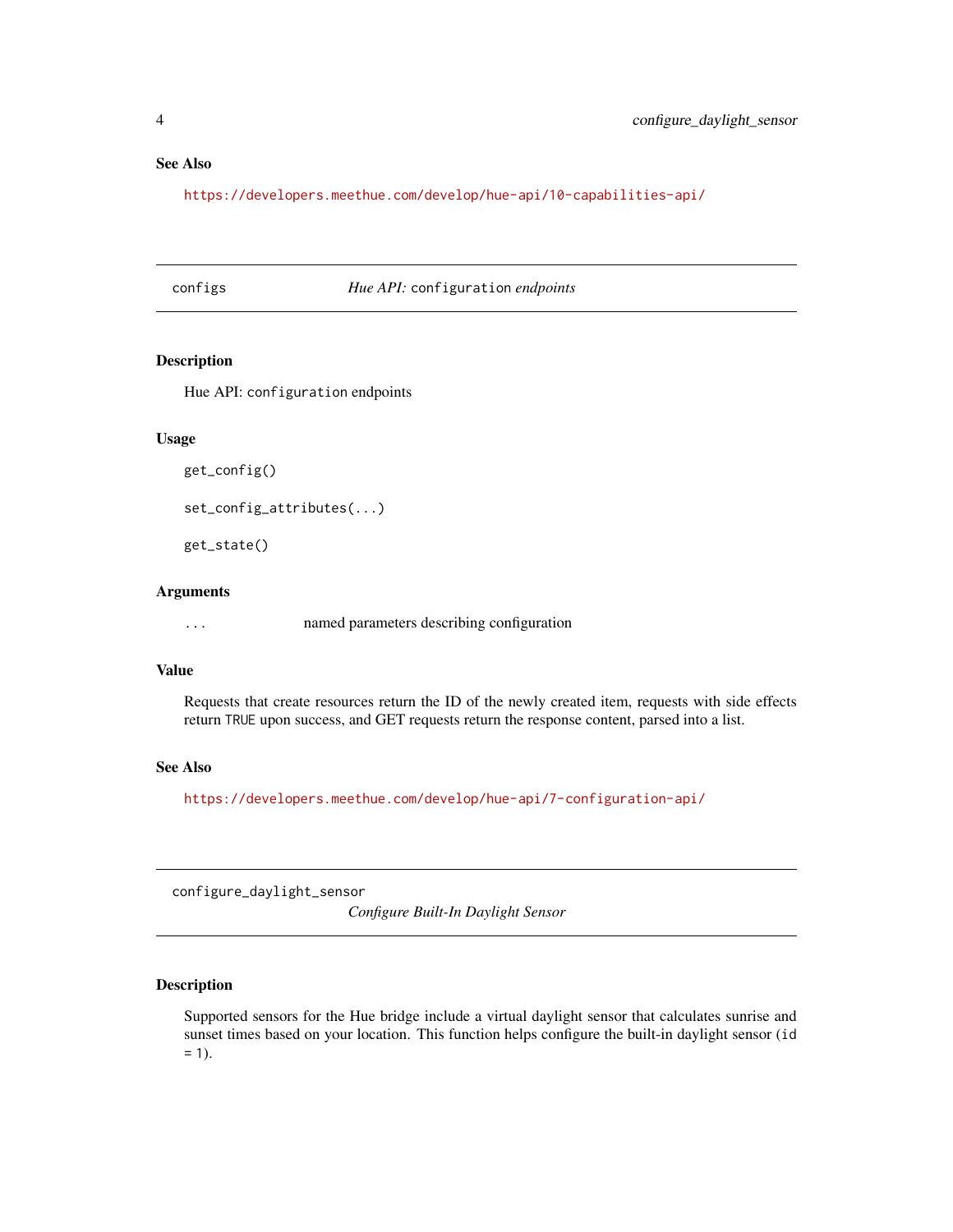<span id="page-4-0"></span>create\_user 5

#### Usage

```
configure_daylight_sensor(
  lat,
  lon,
  sunriseoffset = 30,
  sunsetoffset = -30,
  id = 1)
```
# Arguments

| lat           | latitude (in decimal degrees). Positive north; negative south. |
|---------------|----------------------------------------------------------------|
| lon           | longitude (in decimal degrees). Positive east; negative west.  |
| sunriseoffset | "daylight" begins sunrise of fset minutes after sunrise        |
| sunsetoffset  | "daylight" ends sunsetoffset minutes after sunset              |
| id            | ID of the daylight sensor                                      |

#### Value

Returns TRUE (invisibly) upon success.

#### See Also

<https://developers.meethue.com/develop/hue-api/supported-devices/#supportred-sensors>

<span id="page-4-1"></span>

| create_user | Create local user |  |
|-------------|-------------------|--|
|             |                   |  |

#### Description

The [create\\_user\(\)](#page-4-1) function allows you to create a user on a local Hue network, but it requires pressing the button on the Hue bridge then executing this command within 30 seconds. delete\_user() is not implemented because, apparently, it can only be executed through remote authentication.

# Usage

```
create_user(devicetype)
```
# Arguments

devicetype a string naming your app and the device it's running on; suggested format: <application\_name>#<devicename> (e.g. Hue#iPhone13).

#### Value

Returns a list with the newly created username and clientkey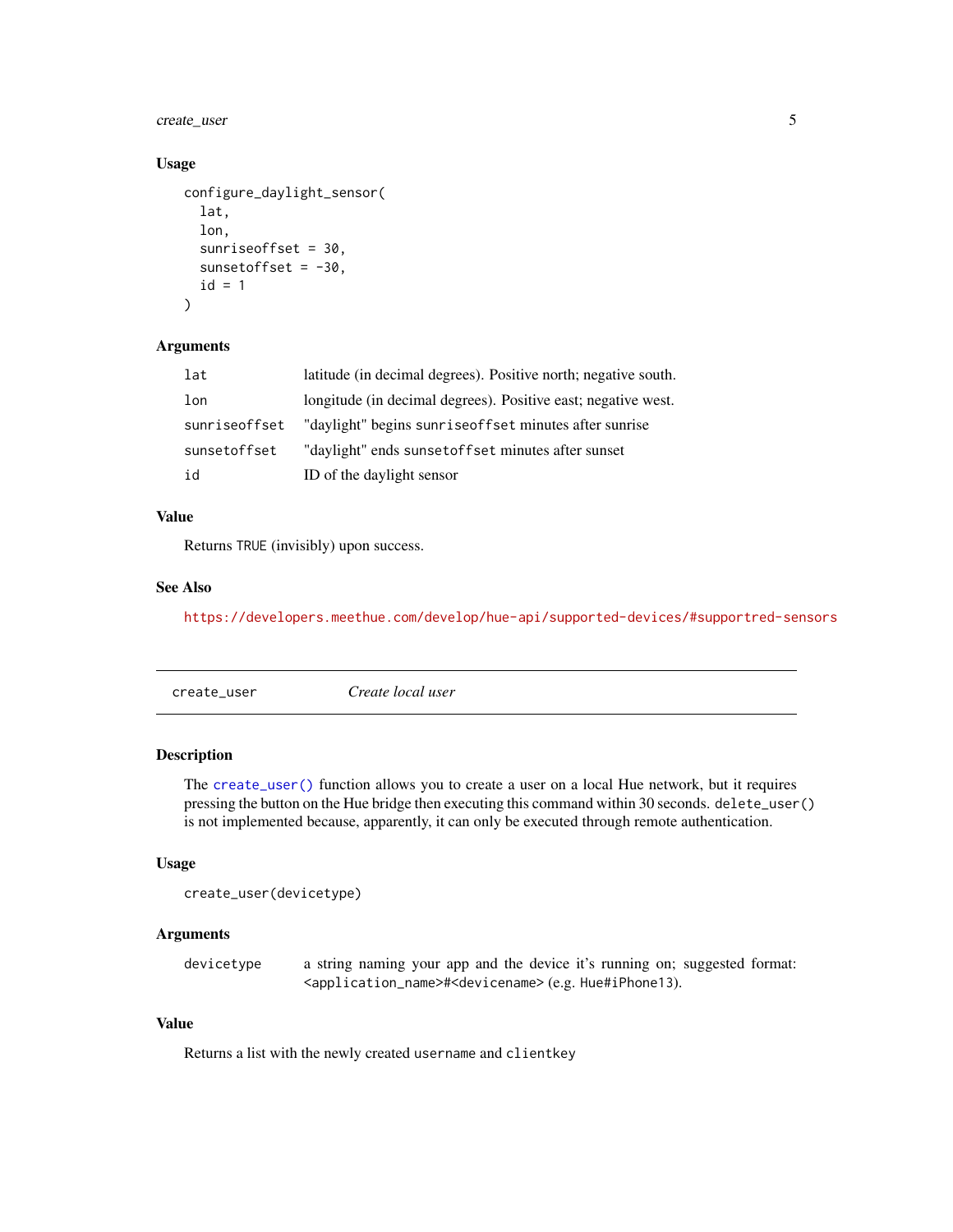# <span id="page-5-0"></span>See Also

<https://developers.meethue.com/develop/hue-api/7-configuration-api/#create-user>

# groups *Hue API:* groups *endpoints*

# Description

Hue API: groups endpoints

#### Usage

```
create_group(...)
get_groups()
get_group(id)
set_group_attributes(id, ...)
set_group_state(id, ...)
delete_group(id)
```
# Arguments

| $\cdot$ | named parameters describing group attributes or state (e.g. name $=$ "foo"; on $=$<br>TRUE) |
|---------|---------------------------------------------------------------------------------------------|
| id      | ID of a specific group                                                                      |

#### Value

Requests that create resources return the ID of the newly created item, requests with side effects return TRUE upon success, and GET requests return the response content, parsed into a list.

# See Also

<https://developers.meethue.com/develop/hue-api/groupds-api/>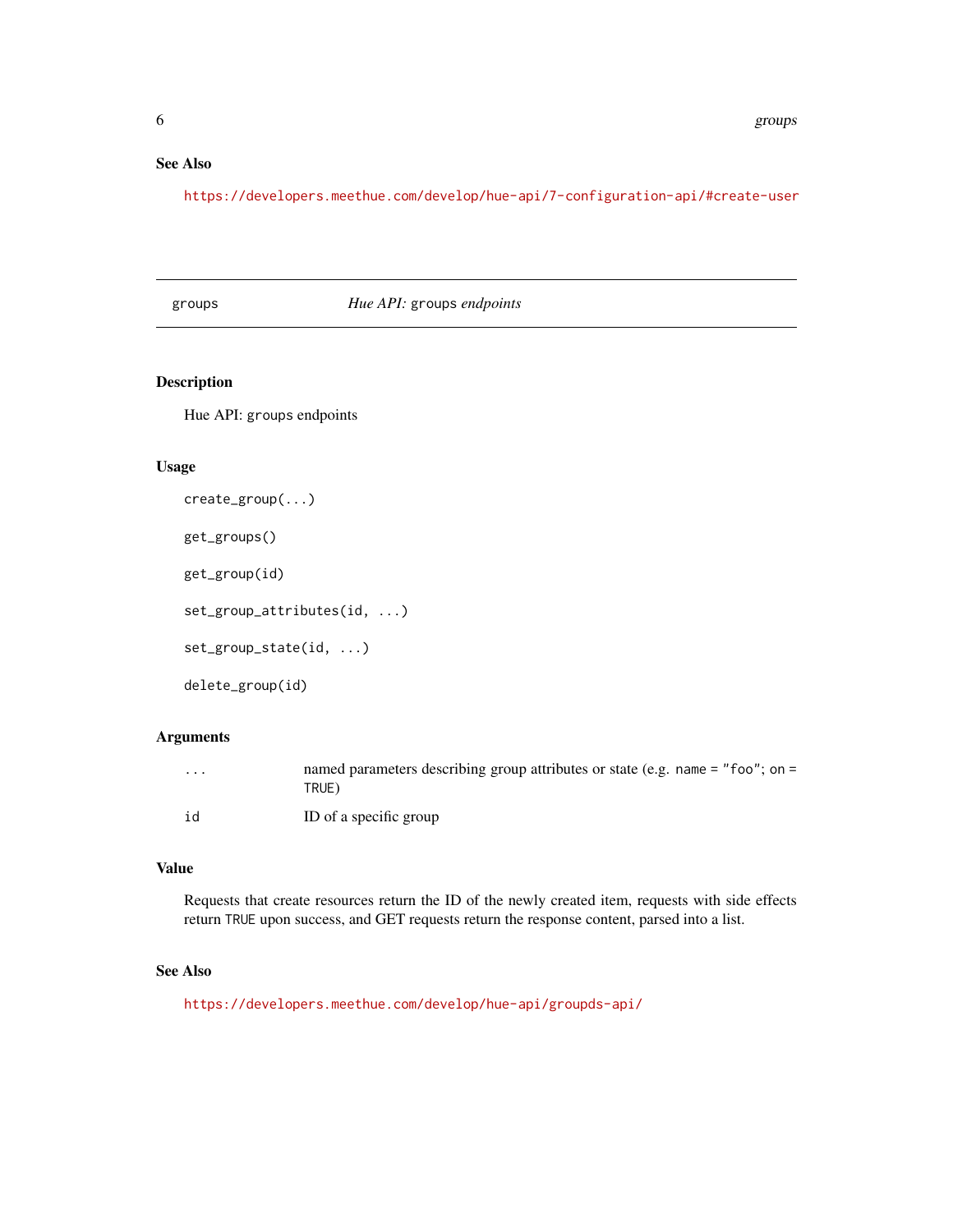<span id="page-6-0"></span>

# Description

Hue API: lights endpoints

#### Usage

```
search_for_new_lights()
get_new_lights()
```
rename\_light(id, name)

get\_lights()

get\_light(id)

set\_light\_state(id, ...)

delete\_light(id)

# Arguments

| id      | ID of a specific light                                     |
|---------|------------------------------------------------------------|
| name    | name to assign to the light                                |
| $\cdot$ | named parameters describing light state (e.g. on $=$ TRUE) |

### Value

Requests that create resources return the ID of the newly created item, requests with side effects return TRUE upon success, and GET requests return the response content, parsed into a list.

# See Also

<https://developers.meethue.com/develop/hue-api/lights-api/>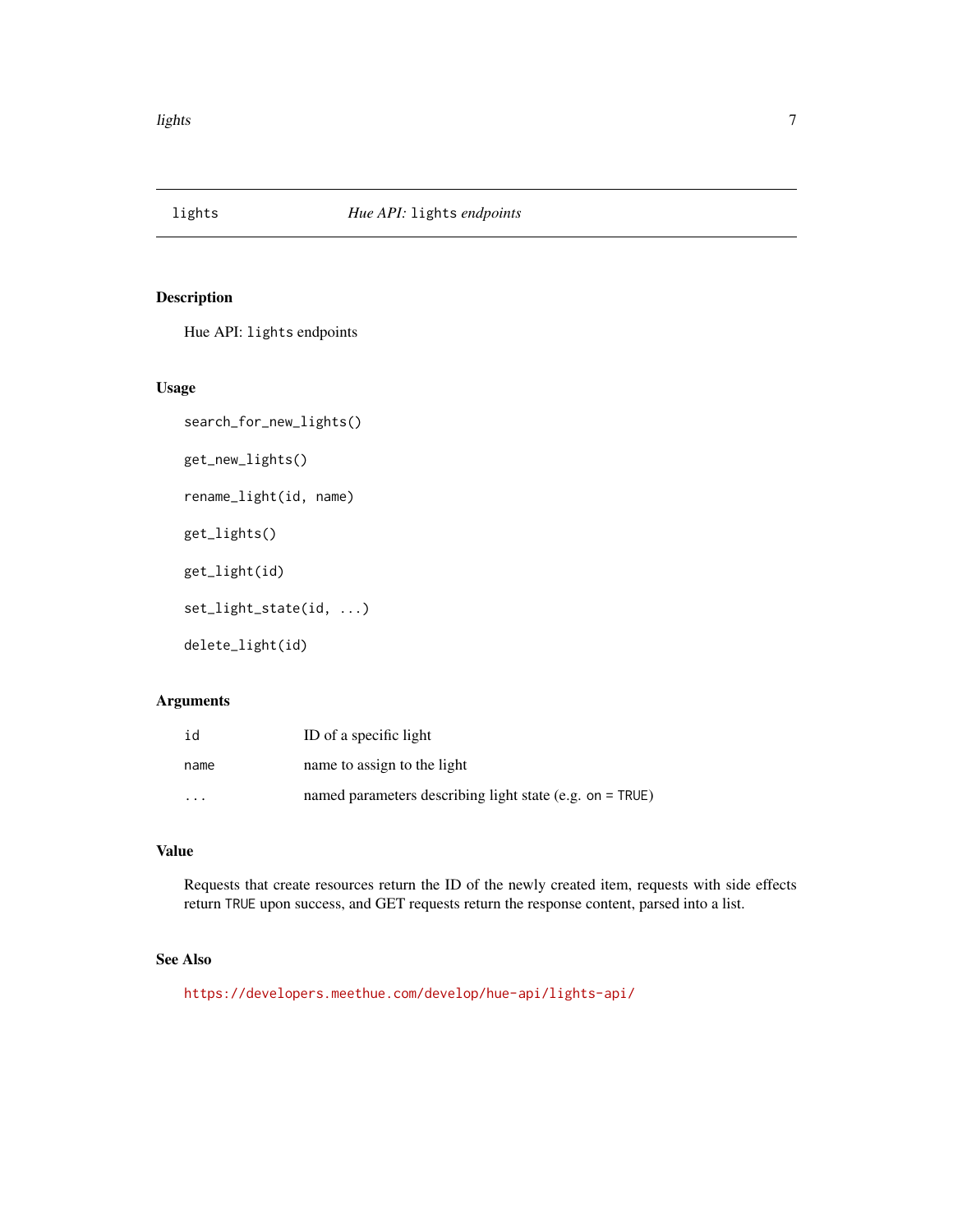<span id="page-7-0"></span>

#### Description

Hue API: resourcelinks endpoints

#### Usage

```
create_resourcelink(...)
```
get\_resourcelinks()

get\_resourcelink(id)

set\_resourcelink\_attributes(id, ...)

delete\_resourcelink(id)

#### Arguments

| .  | named parameters describing resourcelink attributes (e.g. name = "foo") |
|----|-------------------------------------------------------------------------|
| id | ID of a specific resourcelink                                           |

#### Value

Requests that create resources return the ID of the newly created item, requests with side effects return TRUE upon success, and GET requests return the response content, parsed into a list.

#### See Also

<https://developers.meethue.com/develop/hue-api/9-resourcelinks-api/>

rules *Hue API:* rules *endpoints*

#### <span id="page-7-1"></span>Description

Hue API: rules endpoints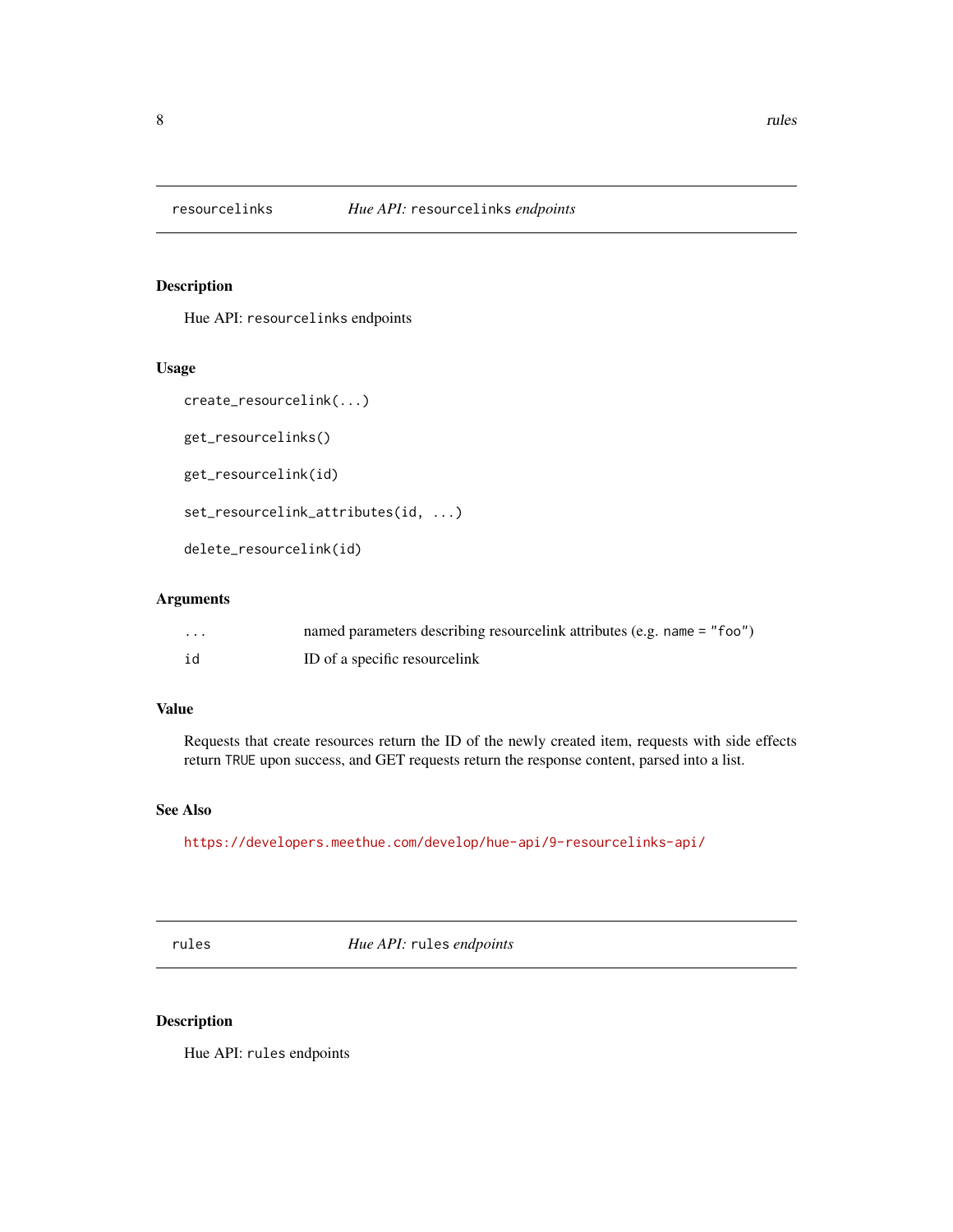# <span id="page-8-0"></span>rule\_helpers 9

# Usage

```
create_rule(name, conditions, actions)
get_rules()
get_rule(id)
set_rule_attributes(id, name, conditions, actions)
delete_rule(id)
```
# Arguments

| name       | name to assign to the rule                                          |
|------------|---------------------------------------------------------------------|
| conditions | a list of conditions (e.g. the result of a call to condition())     |
| actions    | a list of actions (e.g. the result of a call to $\text{action}()$ ) |
| id         | ID of a specific rule                                               |

# Value

Requests that create resources return the ID of the newly created item, requests with side effects return TRUE upon success, and GET requests return the response content, parsed into a list.

#### See Also

<https://developers.meethue.com/develop/hue-api/6-rules-api/>

rule\_helpers *Rule Helpers*

#### <span id="page-8-1"></span>Description

Defining rules can become quite verbose, and it can be tricky to prepare the proper list structure for the POST or PUT request. These functions simplify things a bit and provide a leaner, more semantic interface.

#### Usage

```
condition(address, operator, value)
action(address, method, ...)
```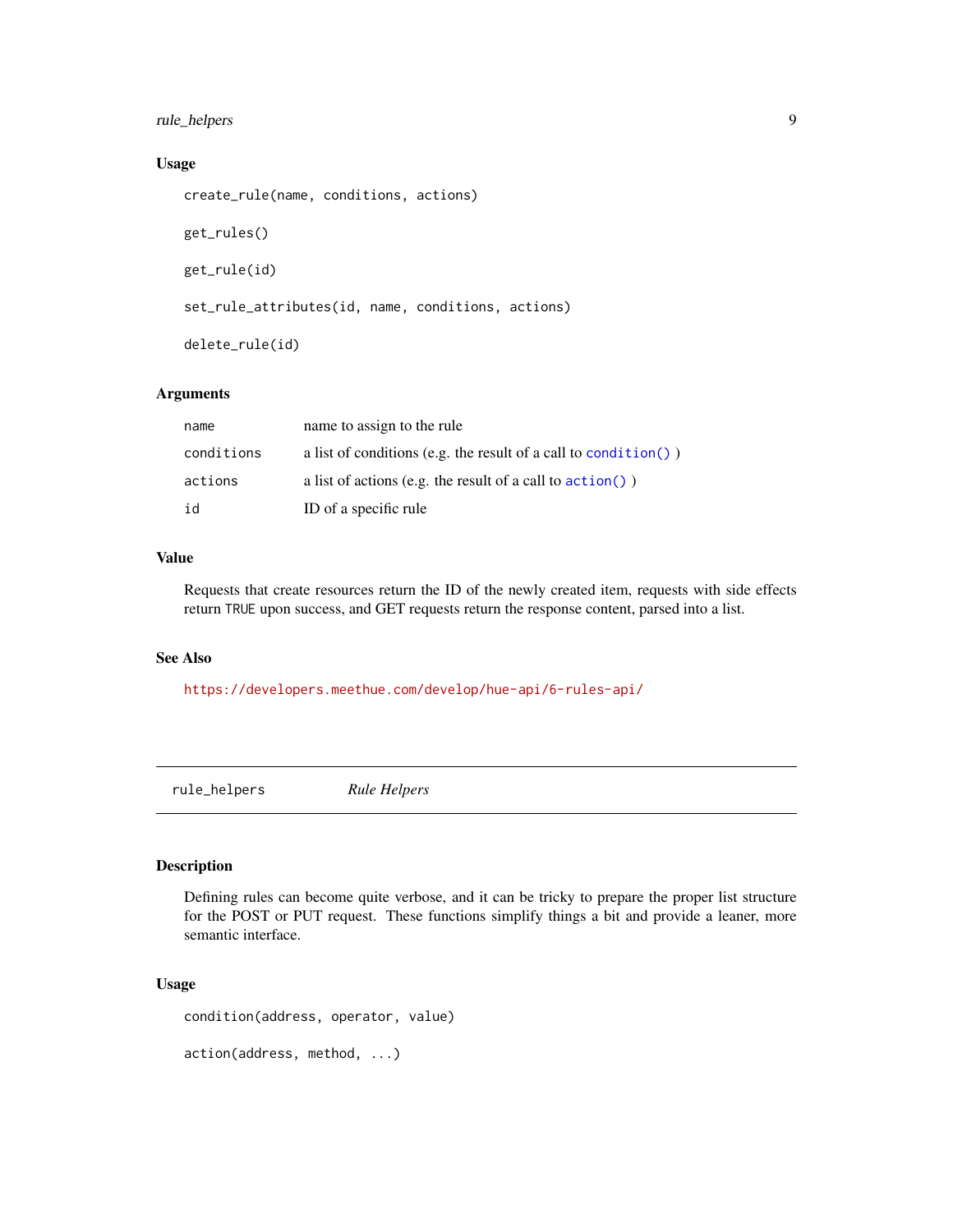<span id="page-9-0"></span>10 scenes scenes and the set of the set of the set of the set of the set of the set of the set of the set of the set of the set of the set of the set of the set of the set of the set of the set of the set of the set of the

# Arguments

| address  | path to attribute or resource                               |
|----------|-------------------------------------------------------------|
| operator | one of: eq, gt, lt, dx, ddx, stable, not stable, in, not in |
| value    | the value a condition will compare against                  |
| method   | the HTTP method used to send the body to the given address  |
| .        | named parameters to include in action body                  |

# Value

Returns a list-like structure suitable for [create\\_rule\(\)](#page-7-1) or [set\\_rule\\_attributes\(\)](#page-7-1).

scenes *Hue API:* scenes *endpoints*

#### Description

Hue API: scenes endpoints

# Usage

```
create_scene(name, lights, recycle = TRUE, transitiontime = 4)
create_group_scene(name, group_id, recycle = TRUE, transitiontime = 4)
get_scenes()
get_scene(id)
set_scene_attributes(id, ...)
set_scene_lightstate(scene_id, light_id, ...)
delete_scene(id)
```
# Arguments

| name         | name to assign to the scene                                                                      |
|--------------|--------------------------------------------------------------------------------------------------|
| lights       | vector of light IDs included in the scene                                                        |
| recycle      | logical indicating whether the scene can be automatically deleted by the bridge                  |
|              | transition time duration (in milliseconds) of the scene transition                               |
| group_id     | ID of group that scene belongs to                                                                |
| id, scene_id | ID of a specific scene                                                                           |
| $\ddots$     | named parameters describing scene attributes or light state (e.g. name = "foo";<br>$on = TRUE$ ) |
| $light\_id$  | ID of a specific light in the scene                                                              |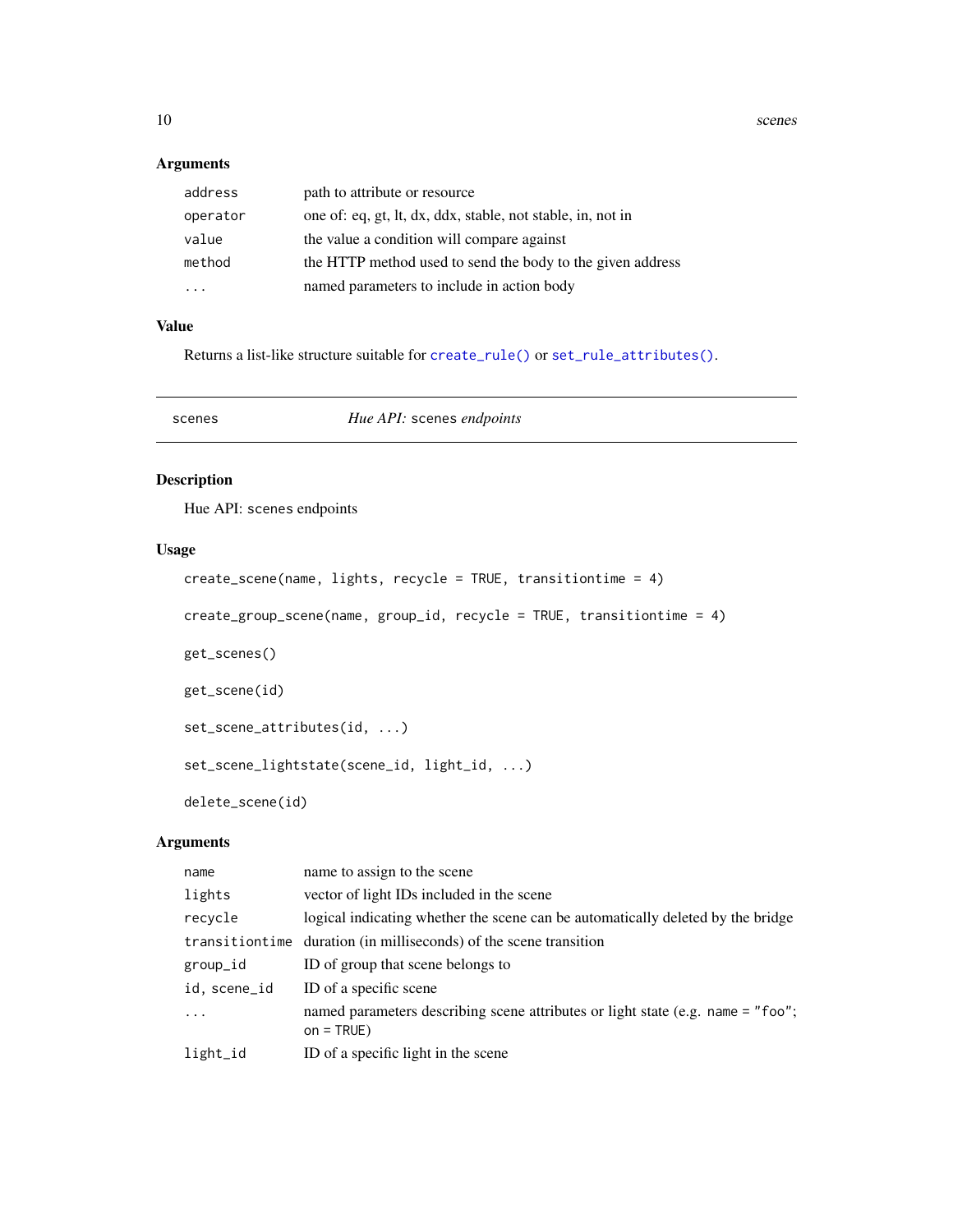#### <span id="page-10-0"></span>schedules and the set of the set of the set of the set of the set of the set of the set of the set of the set of the set of the set of the set of the set of the set of the set of the set of the set of the set of the set of

# Value

Requests that create resources return the ID of the newly created item, requests with side effects return TRUE upon success, and GET requests return the response content, parsed into a list.

#### See Also

<https://developers.meethue.com/develop/hue-api/4-scenes/>

schedules *Hue API:* schedules *endpoints*

#### Description

Hue API: schedules endpoints

#### Usage

```
create_schedule(...)
```
get\_schedules()

get\_schedule(id)

set\_schedule\_attributes(id, ...)

```
delete_schedule(id)
```
#### Arguments

| . | named parameters describing schedule attributes (e.g. name $=$ "foo") |
|---|-----------------------------------------------------------------------|
|   | ID of a specific schedule                                             |

#### Value

Requests that create resources return the ID of the newly created item, requests with side effects return TRUE upon success, and GET requests return the response content, parsed into a list.

#### See Also

<https://developers.meethue.com/develop/hue-api/3-schedules-api/>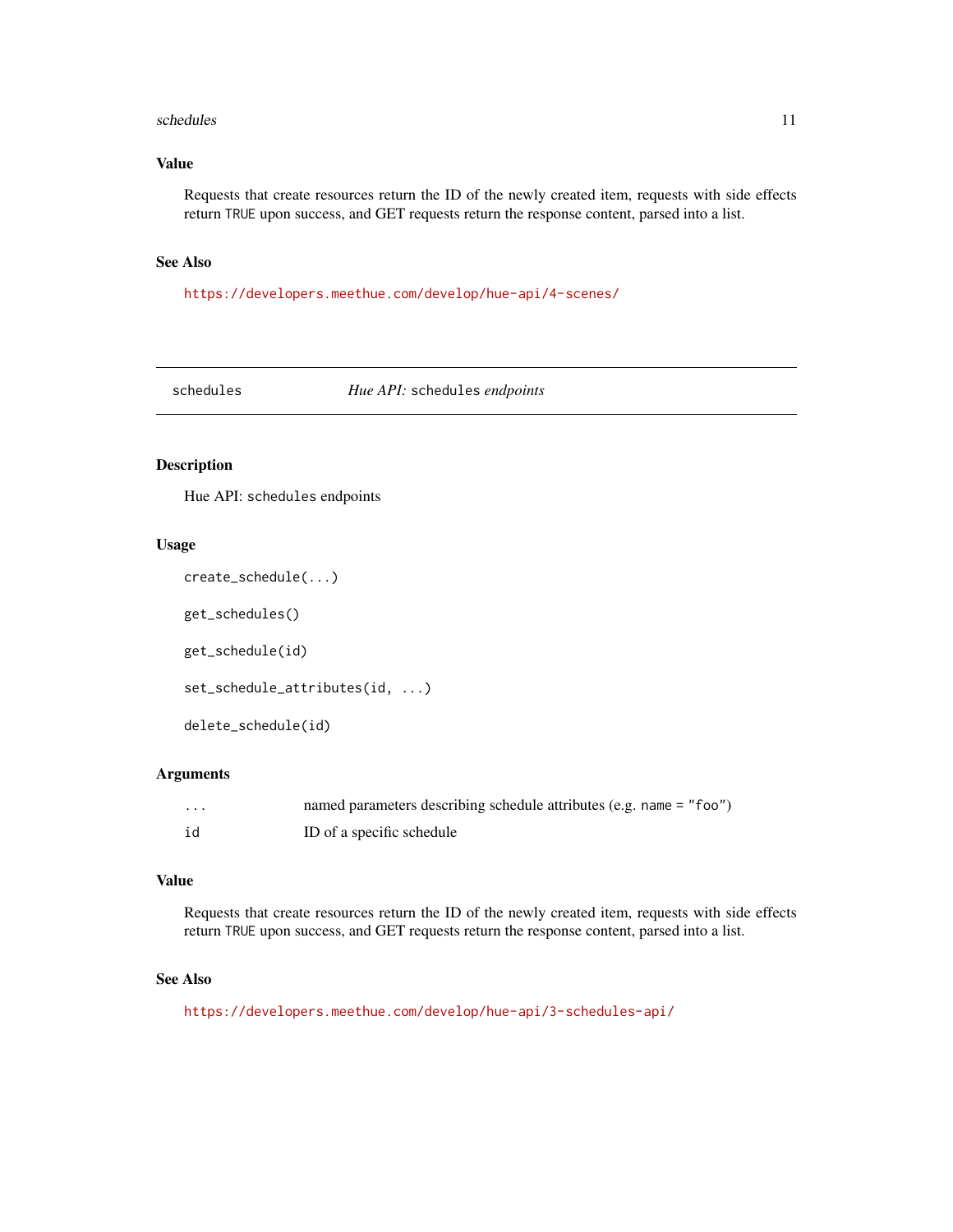<span id="page-11-0"></span>

# Description

Hue API: sensors endpoints

#### Usage

```
create_sensor(...)
search_for_new_sensors()
```
get\_new\_sensors()

rename\_sensor(id, name)

```
get_sensors()
```
get\_sensor(id)

set\_sensor\_config(id, ...)

set\_sensor\_state(id, ...)

delete\_sensor(id)

#### Arguments

| $\cdot$ $\cdot$ $\cdot$ | named parameters describing sensor state (e.g. on $=$ TRUE) |
|-------------------------|-------------------------------------------------------------|
| id                      | ID of a specific sensor                                     |
| name                    | name to assign to the sensor                                |

#### Value

Requests that create resources return the ID of the newly created item, requests with side effects return TRUE upon success, and GET requests return the response content, parsed into a list.

# See Also

<https://developers.meethue.com/develop/hue-api/5-sensors-api/>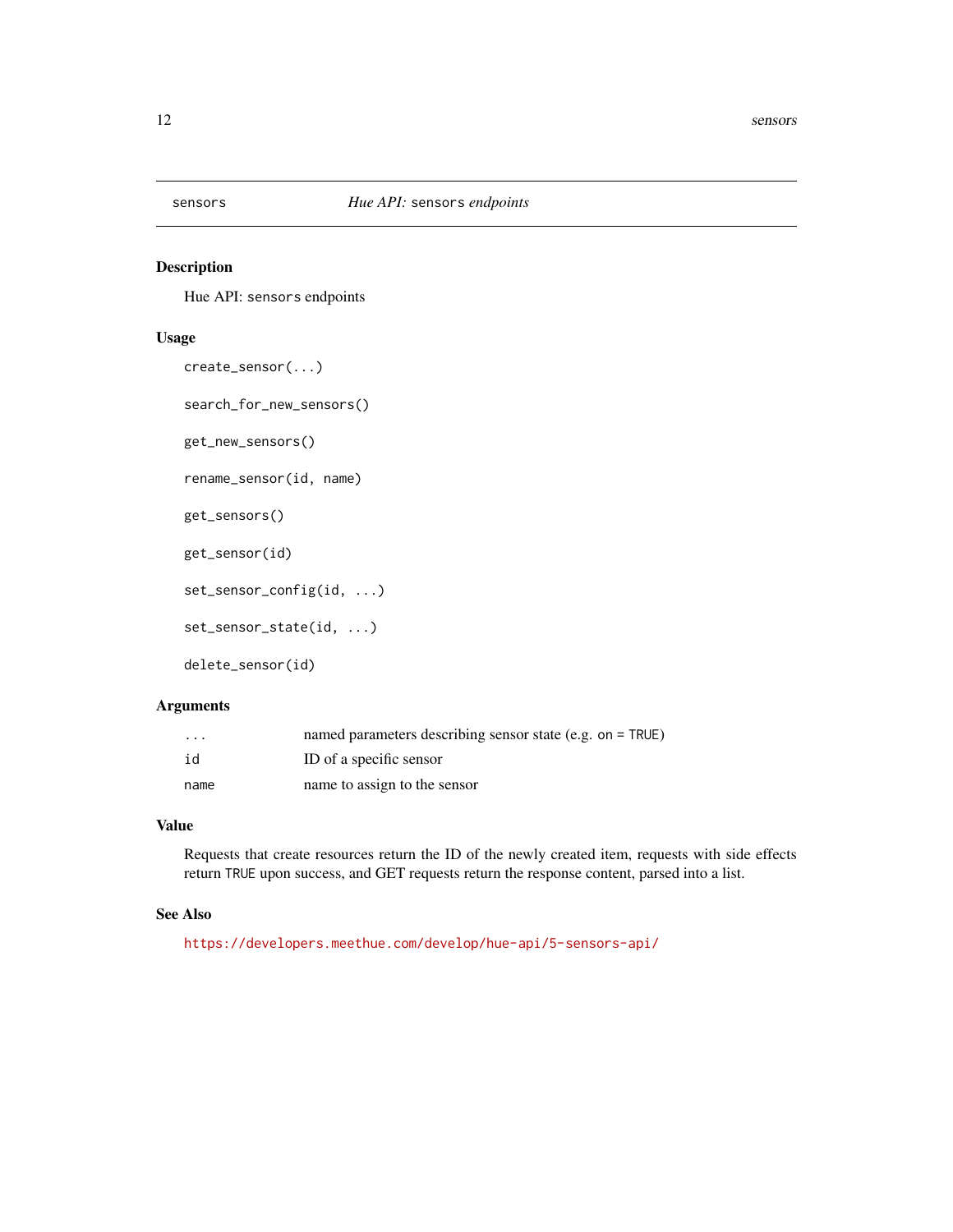# <span id="page-12-0"></span>**Index**

action *(*rule\_helpers*)*, [9](#page-8-0) action(), *[9](#page-8-0)* auth\_helpers, [2](#page-1-0) auth\_local, [3](#page-2-0) capabilities, [3](#page-2-0) condition *(*rule\_helpers*)*, [9](#page-8-0) condition(), *[9](#page-8-0)* configs, [4](#page-3-0) configure\_daylight\_sensor, [4](#page-3-0) create\_group *(*groups*)*, [6](#page-5-0) create\_group\_scene *(*scenes*)*, [10](#page-9-0) create\_resourcelink *(*resourcelinks*)*, [8](#page-7-0) create\_rule *(*rules*)*, [8](#page-7-0) create\_rule(), *[10](#page-9-0)* create\_scene *(*scenes*)*, [10](#page-9-0) create\_schedule *(*schedules*)*, [11](#page-10-0) create\_sensor *(*sensors*)*, [12](#page-11-0) create\_user, [5](#page-4-0) create\_user(), *[5](#page-4-0)*

```
delete_group (groups), 6
delete_light (lights), 7
delete_resourcelink (resourcelinks), 8
delete_rule (rules), 8
delete_scene (scenes), 10
delete_schedule (schedules), 11
delete_sensor (sensors), 12
```

```
get_capabilities, 3
get_capabilities (capabilities), 3
get_config (configs), 4
get_group (groups), 6
get_groups (groups), 6
get_light (lights), 7
get_lights (lights), 7
get_new_lights (lights), 7
get_new_sensors (sensors), 12
get_resourcelink (resourcelinks), 8
get_resourcelinks (resourcelinks), 8
```

```
get_rule (rules), 8
get_rules (rules), 8
get_scene (scenes), 10
get_scenes (scenes), 10
get_schedule (schedules), 11
get_schedules (schedules), 11
get_sensor (sensors), 12
get_sensors (sensors), 12
get_state (configs), 4
groups, 6
has_local_auth (auth_helpers), 2
has_local_auth(), 2, 3
lights, 7
rename_light (lights), 7
rename_sensor (sensors), 12
reset_auth (auth_helpers), 2
reset_auth(), 2, 3
resourcelinks, 8
rule_helpers, 9
rules, 8
scenes, 10
schedules, 11
search_for_new_lights (lights), 7
search_for_new_sensors (sensors), 12
sensors, 12
set_config_attributes (configs), 4
set_group_attributes (groups), 6
set_group_state (groups), 6
set_light_state (lights), 7
set_resourcelink_attributes
```
*(*resourcelinks*)*, [8](#page-7-0) set\_rule\_attributes *(*rules*)*, [8](#page-7-0) set\_rule\_attributes(), *[10](#page-9-0)* set\_scene\_attributes *(*scenes*)*, [10](#page-9-0) set\_scene\_lightstate *(*scenes*)*, [10](#page-9-0) set\_schedule\_attributes *(*schedules*)*, [11](#page-10-0)